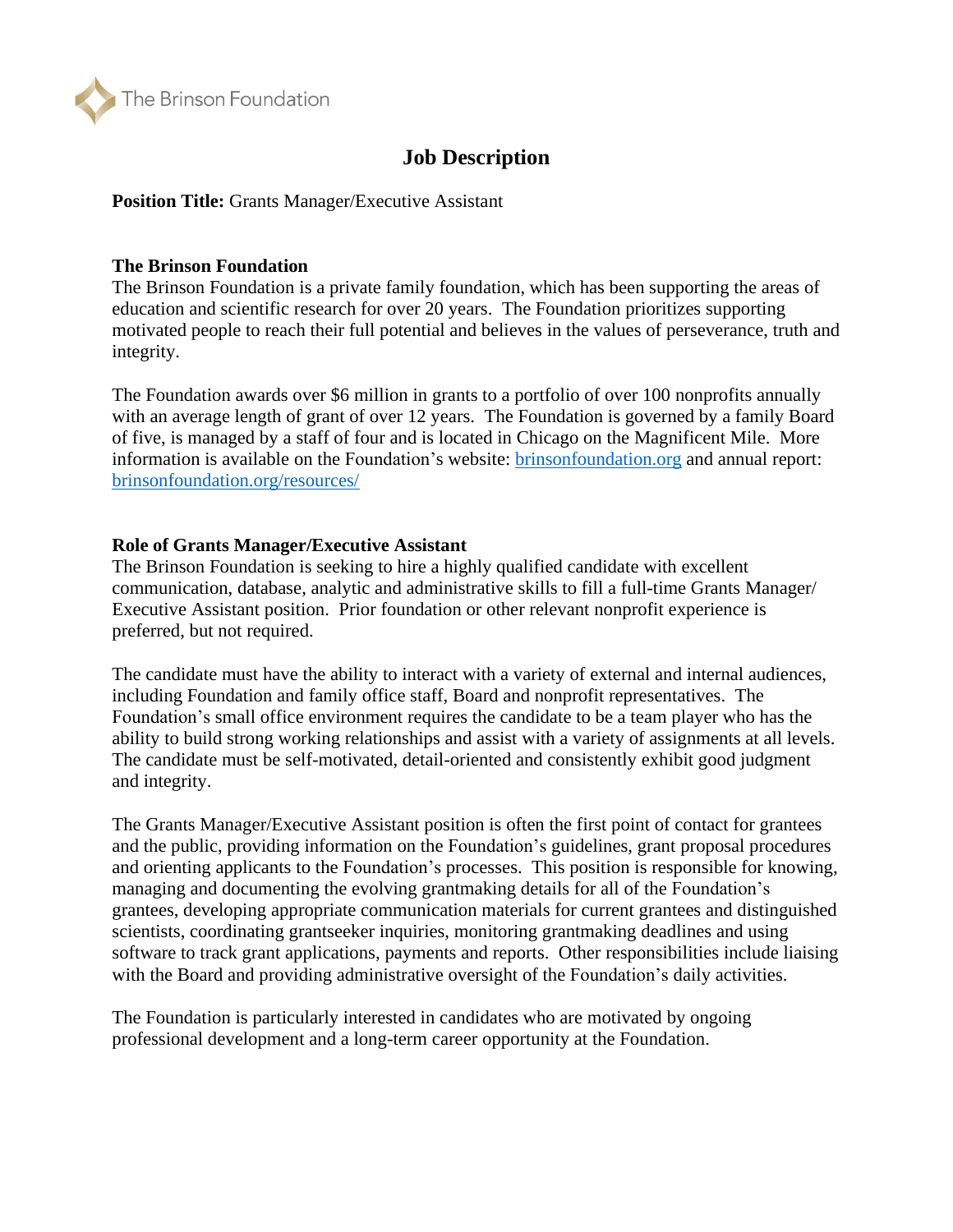## **Responsibilities**

On an annual basis, the Grants Manager/Executive Assistant will work with the President to develop specific goals that are consistent with those of the Foundation. In addition to addressing these goals and handling such other special projects as may be assigned from time to time by other staff, the Grants Manager/Executive Assistant will have the following specific responsibilities:

- Create and maintain official grantee files and other important files that satisfy legal, auditing and Foundation requirements
- Track, record and ensure the accuracy of internal records regarding grant inquiries, declinations, applications, approvals, payments and balances
- Prepare reports for staff and Board regarding the level and nature of past and anticipated future grantmaking activities
- Coordinate communications and meetings with internal staff, grantseekers and grantees
- Arrange stipends/reimbursement and manage RSVPs for participants in Foundationorganized initiatives
- Assist with preparation of Board meeting materials and arrange for catering, attend semiannual Board meetings and occasional dinner meetings and prepare minutes
- Assist with the preparation and review of Annual Report and website content
- Act as primary liaison with the Office Manager
- Various administrative tasks, including answering door, telephone and email inquiries; drafting routine correspondence; maintaining Foundation calendar, contacts and mailing lists; planning special events; preparing expense reports; managing petty cash; and ordering and tracking office supplies

## **Competencies and Skills**

- Advanced computer and office skills
- Proven analytical abilities and skills in database selection, implementation and management
- IT/small network administration experience (beneficial, but not required)
- Strong organizational skills with ability to multi-task
- Drive to think creatively and offer suggestions to improve administrative processes
- Excellent verbal and written communication skills; ability to professionally communicate with highly distinguished scientists and nonprofit leaders
- Ability to work autonomously and under supervision when necessary
- Exceptional attention to detail and deadlines; dedicated proofreader
- Demonstrated ability to work well in a small-team context

## **Work Schedule**

- Full-time, 40 hours/week
- In-office at 737 N. Michigan Avenue in Chicago (remote work is not offered)
- Infrequent domestic travel (1-2 conferences per year) and evening work may be required for occasional Foundation events
- Position starts immediately